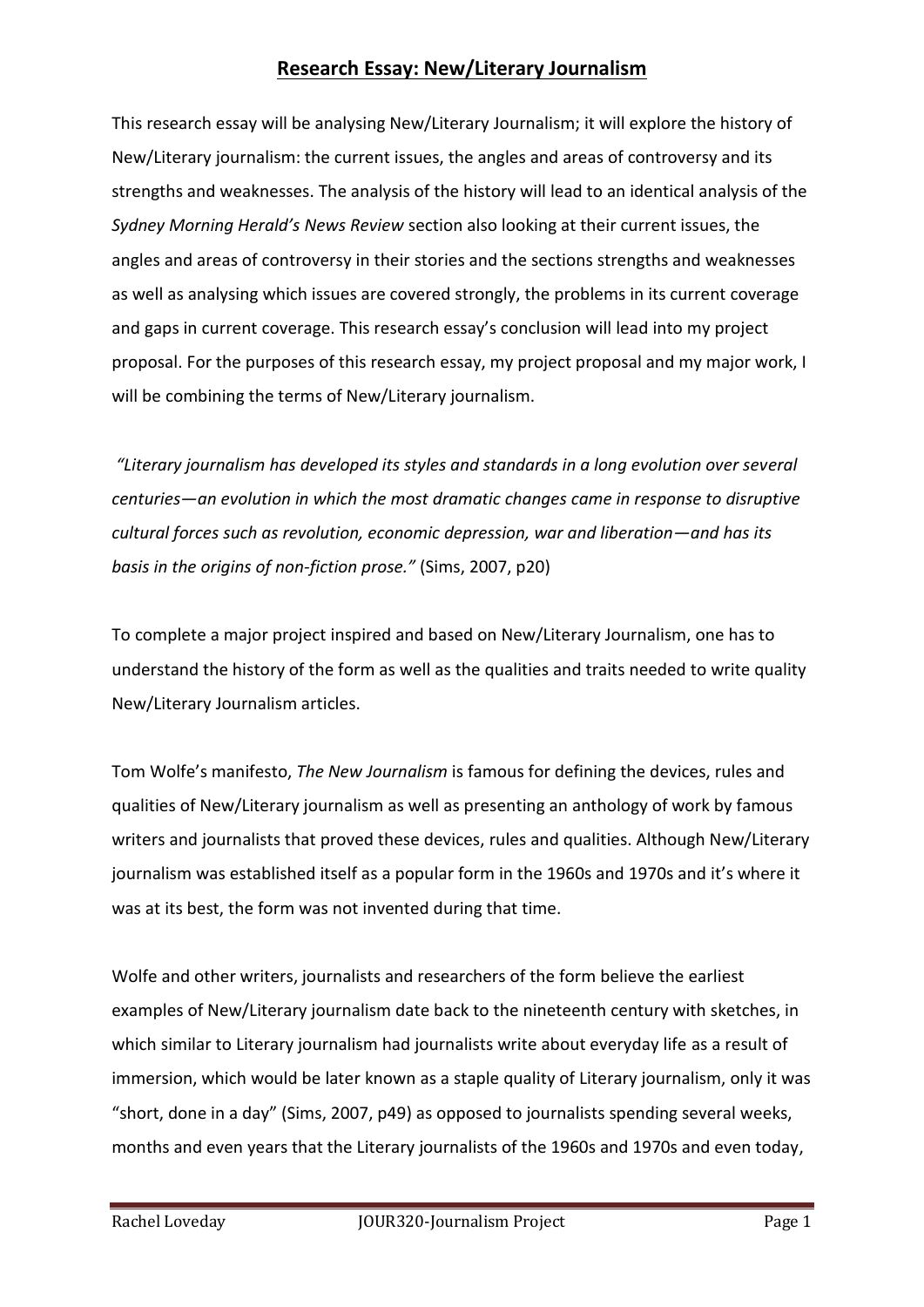on a story. However the sketch eventually lost popularity and traction due to a change in newspaper trends at the beginning of the twentieth century.

"*The sketch as a standard news story did not survive the facts trend at the beginning of the twentieth century. Newspapers increasingly avoided personal reporting and sketches; editors wanted readers to believe that the newspaper was the narrator and the newspaper was a somber (and sober) ever-trustworthy citizen."* (Sims, 2007, p59)

This pattern of the style of New/Literary journalism changing due to trends didn't end with the beginning of the twentieth century. The biggest changes in New/Literary journalism came with World War I, the Depression and the Vietnam War. During the Depression, textand-picture books were popular.

*"As is common in an age of planned obsolescence, the New Journalism didn't remain new for long. 'Whatever happened to the New Journalism?' wondered Thomas Powers in Commonweal, two years after Wolfe's manifesto appeared. By the 1980s the consensus was that the New Journalism was dead." (Boynton, 2005, pp xix-xx)*

The fact that magazines that specialise in New/Literary journalism such as *Esquire, Vanity Fair, Rolling Stone, the Atlantic and the New Yorker* as well as Australian examples; *Vanity Fair, Rolling Stone, News Review (Sydney Morning Herald)* and the *Monthly* adequately prove that this statement is not entirely true, however the form may not be as popular as it was in Wolfe's time purely because it is no longer "new."

"*Wolfe's manifesto has long been considered the New Journalism's bible; and as with the bible, it contains a creation story and a set of guiding principles. The principles are fairly straightforward. The New Journalism uses complete dialogue, rather than the snippets quoted in daily journalism; proceeds scene by scene, much as in a movie; incorporates varying points of view, rather than telling a story solely from the perspective of the narrator; and pays close attention to status details about the appearance and behaviour of its characters. Rigorously reported, the New Journalism reads 'like a story'."* (Boynton, 2005, p xvi)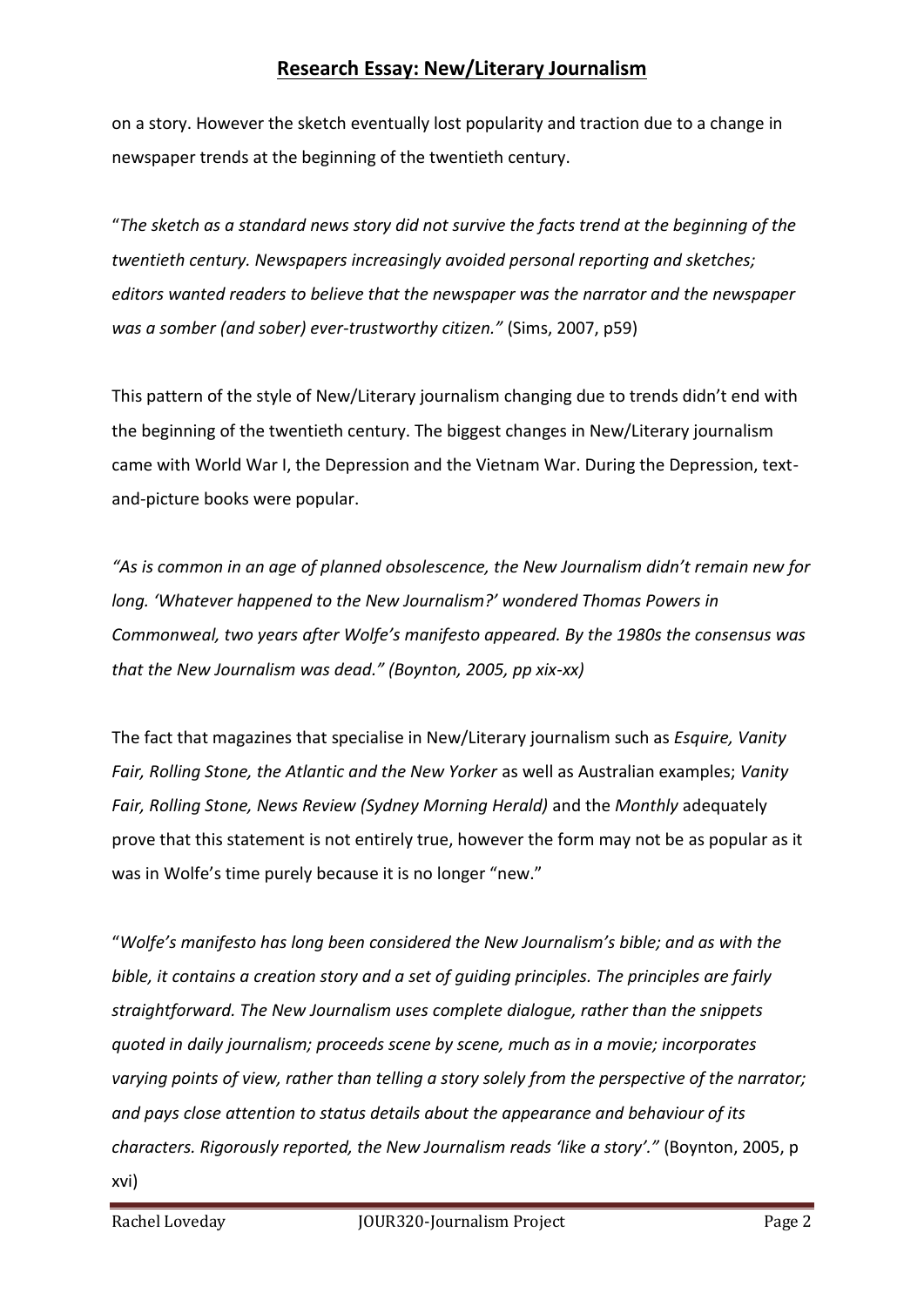It has become clear due to the nature of New/Literary journalism that journalists who write to this form do not have to stick to the strict inverted pyramid style that is enforced into journalists when they become part of the journalistic world. Journalists were allowed to involve themselves in their stories, in fact, it was encouraged as journalists learnt during the development and popularity of New/Literary journalism is that readers want quality storytelling so they began to focus on "why" and the "how" news values rather than the who, what, where and when—that is the focus for the daily newspaper reports.

*"At its best literary journalism is about storytelling that re-creates a compelling narrative, celebrates detail, explores the perspective of the characters and taps into themes that are universal and thereby endure."* (Eisenhuth, 2007 p 41).

Due to journalists writing stories catering to those two specific news values, the stories tap into universal themes that the reader can relate to; especially since Literary journalists would immerse themselves into the lives of their subjects.

Due to the necessary techniques of Literary journalism articles being descriptive and "reading like a story", there have been accusations of journalists being fictitious with some of their work.

*"New Journalism, as described by Wolfe, involved 'scene-by-scene construction', recording dialogue 'in full' and 'presenting every scene to the reader through the eyes of a particular character.' But you should remember that while the journalist may aim to produce the work that reads like a novel, this work should never stray from the truth. It is clearly non-fiction and as such, should never include fabricated facts, composite characters or invented scenarios (that bag of tricks is for the fiction writer)."* (Kasinger 2009, pg xi)

This description by Wolfe is accurate and as previously stated, New/Literary journalists had to undertake more in-depth reporting and be on assignment for longer, often spending weeks, months and sometimes years with their subjects, in order to immerse themselves in their lives and therefore write a quality Literary article, one example of this is from Australian author, Evan Whitton. In 1967, Whitton wrote a feature article for *Truth,* a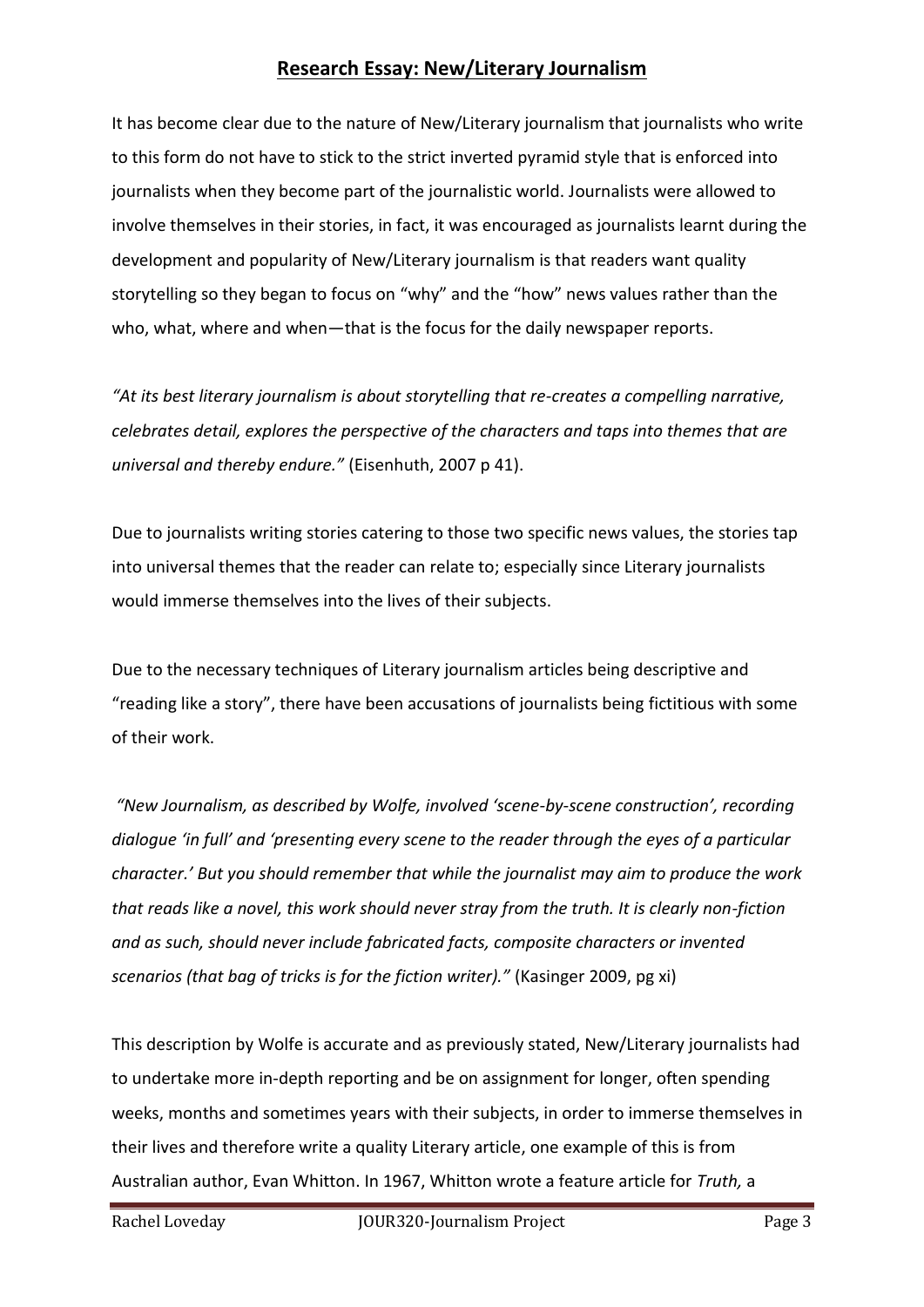Melbourne newspaper on the lives of pensioners. Instead of just interviewing pensioners, he lived the life of one. "He dressed in old clothes, lived on the equivalent of a government hand out, was fed by charities and slept in a Fitzroy doss house, spending his days as a down-and-out pensioner, looking in shop windows and lounging in public libraries to stave off the boredom and the cold." (Kasinger, 2009, pg xiii) Whitton won a Walkley Award for this feature.

What this example demonstrates is a journalist's dedication to accurately reporting and writing a story on an issue that anyone can relate to, again touching on the crucial universality needed for literary journalism, which is the main strength of the form. However due to the need for journalists to immerse themselves in their subject's lives, they can also suffer from some ramifications.

*"Capote, Herr and Didion all suffered personal and psychological reaction as a result of such intense involvement with the people and the cultures they were reporting on. As they researched their stories, they were not separate from the worlds they were researching; they were participants."* (Sims, 2007, p257)

*"Credible, thoughtful, intelligent—News Review provides incisive commentary on key news and events. This informative section delivers thought provoking analysis of the week's events and outs a spin on the news, dissecting the arguments and defining the issues. Stylishly presented and committed to quality journalism, News Review is a refreshing weekend read. Fast becoming one of Saturday's most popular sections, News Review attracts a broadly based readership and consistently delivers discerning and involved readers, with the ability and desire to purchase across a wide range of products and services."<sup>1</sup>*

Although *News Review* may not be purely literary journalism; I believe it is a combination of extended news features with New/Literary journalism qualities. Paul McGeough demonstrates extended news feature and Literary writing qualities at the same time in his recent *News Review* piece; *Best We Forget*, which was published in the March 16-17<sup>th</sup> edition.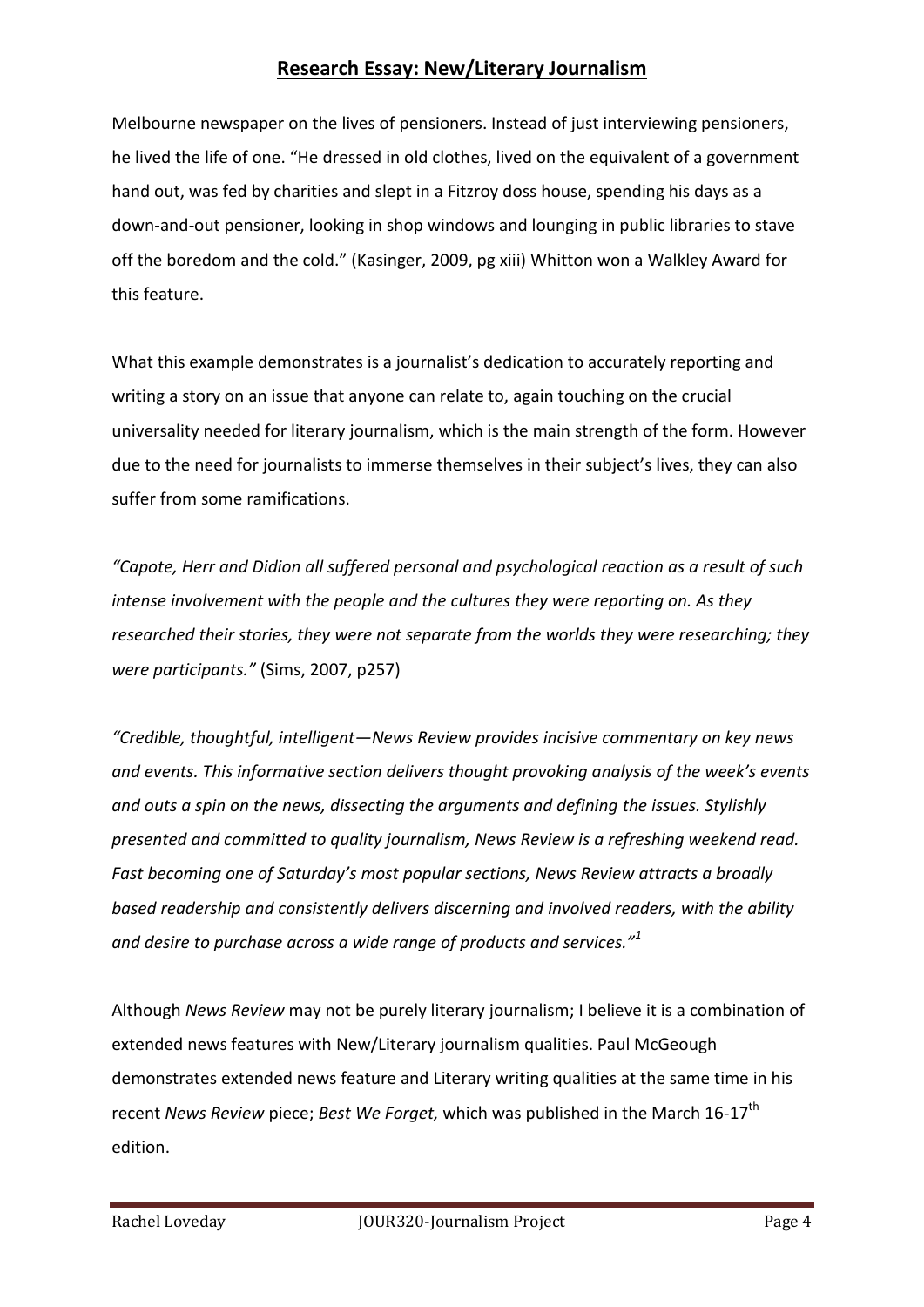*"These road trips early last month, hundreds of kilometres over 10 days, reveal the stunning beauty of the craggy mountains where the light and mood change by the minute. Unseen, but seeping through villages tucked into the folds of each valley, are all the elements of a cultural and political force-field little altered after more than a decade in the embrace of what the Afghan people were assured would be the civilised arms of the West."* (Paul McGeough, 2013, p 8).

Here, McGeough is describing the physical traits of the mountains and villages, but also the cultural, political and emotional environment within the physical environment that is present after a decade of war.

Due to the weekly frequency of *News Review* as well as the news constantly changing on a daily (sometimes more than once and twice a day) basis, journalists writing for *News Review* would not necessarily be able to invest months or years on a subject and/or a story. However, the journalists who do write for *News Review* and the stories that they write are experts in their field. *"New Direction a must for any hopes of survival"* one of the stories focusing on the leadership spill, in this story, focusing on former Prime Minister Kevin Rudd and his choice to not challenge Prime Minister Julia Gillard was written by James Button, a former speechwriter for Kevin Rudd. Other political stories are also written by political correspondents*.*

The variety of stories that the *News Review* choose to publish; stories that range from politics and the recent leadership spill, to proposed new laws for L-Plater drivers, to welleducated and intelligent people becoming drug addicts and what it means to have a non-European Pope, is a strength for the publication. It is a strength as it focuses on these news issues in more depth and can provide readers with more information and provide them with an understanding on the issue. However due to the frequency of the publication and that it is a section of the newspaper and not a stand-alone publication, it has to maintain a newspaper writing style and consistency and therefore is not as literary as it should or could be.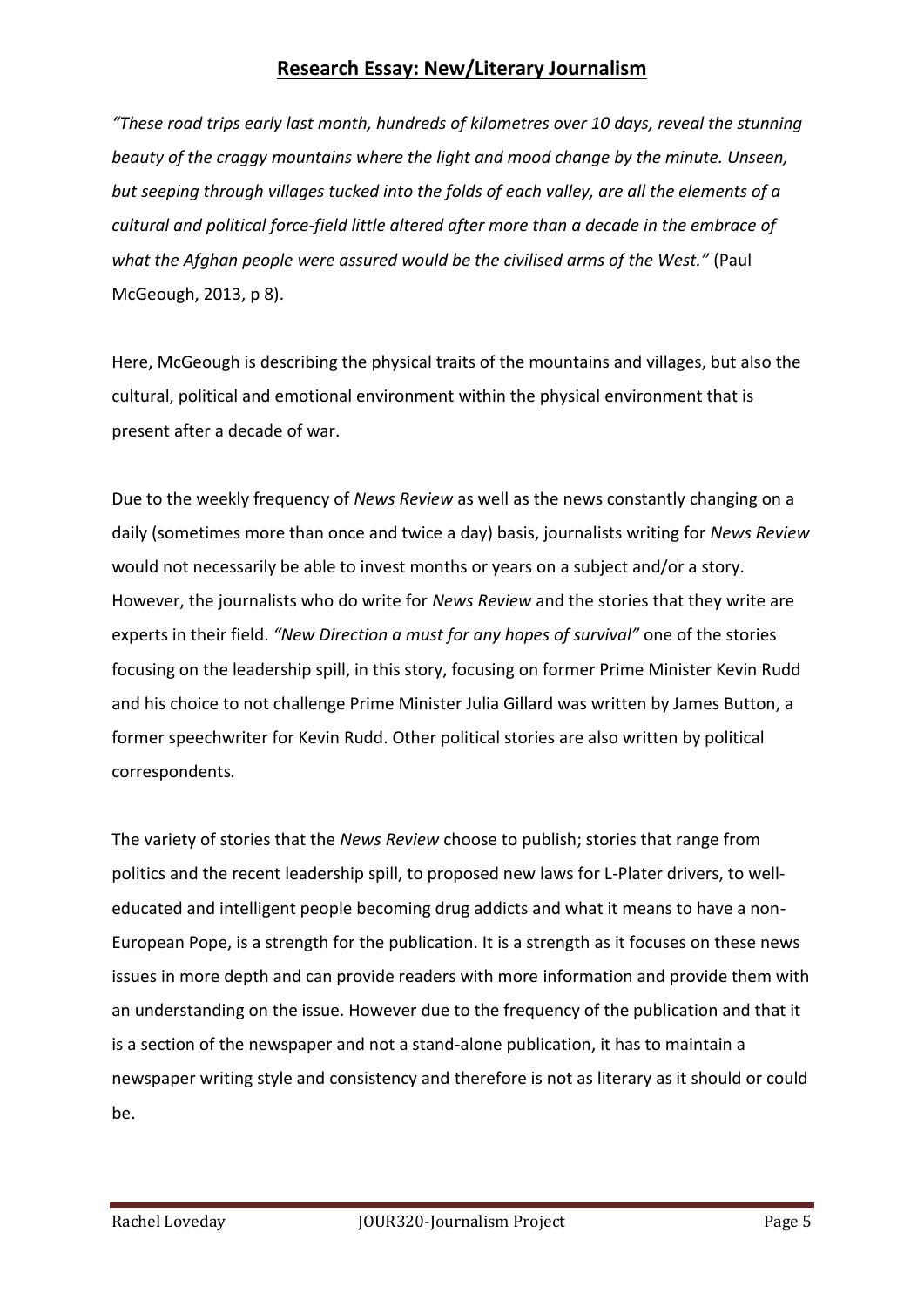The issues that are covered strongly in *News Review* are clearly news stories that are prominent during that week, especially stories that could affect readers' perspective on the world and the daily decisions that they make, such as politics and who to vote for in this year's Federal election. Some problems that could come from this coverage is, as much as each article would be unique, there is the possibility of repetition and what would be classed as "newsworthy" for *News Review* could be pushing other stories that may not be as newsworthy, but worth publishing in *News Review* aside. As *News Review* obviously is a news publication, there aren't many "light hearted" stories in the publication, they are not stories that readers would find in lifestyle magazines. However, the avid and loyal reader of *News Review* would not be reading the publication for light hearted stories.

Due to the lack of Australian Literary journalism examples in comparison to the examples of the American Literary journalism, where the form was most prominent that have appeared during the course of my research, as well as the different Literary styles for the different types of content, this essay has lead to my interest in completing a *News Review-*like portfolio of work. My challenge will be to explore and find out whether a combination of News, Features and Opinions on different issues; serious and light hearted can work as a Literary journalism publication.